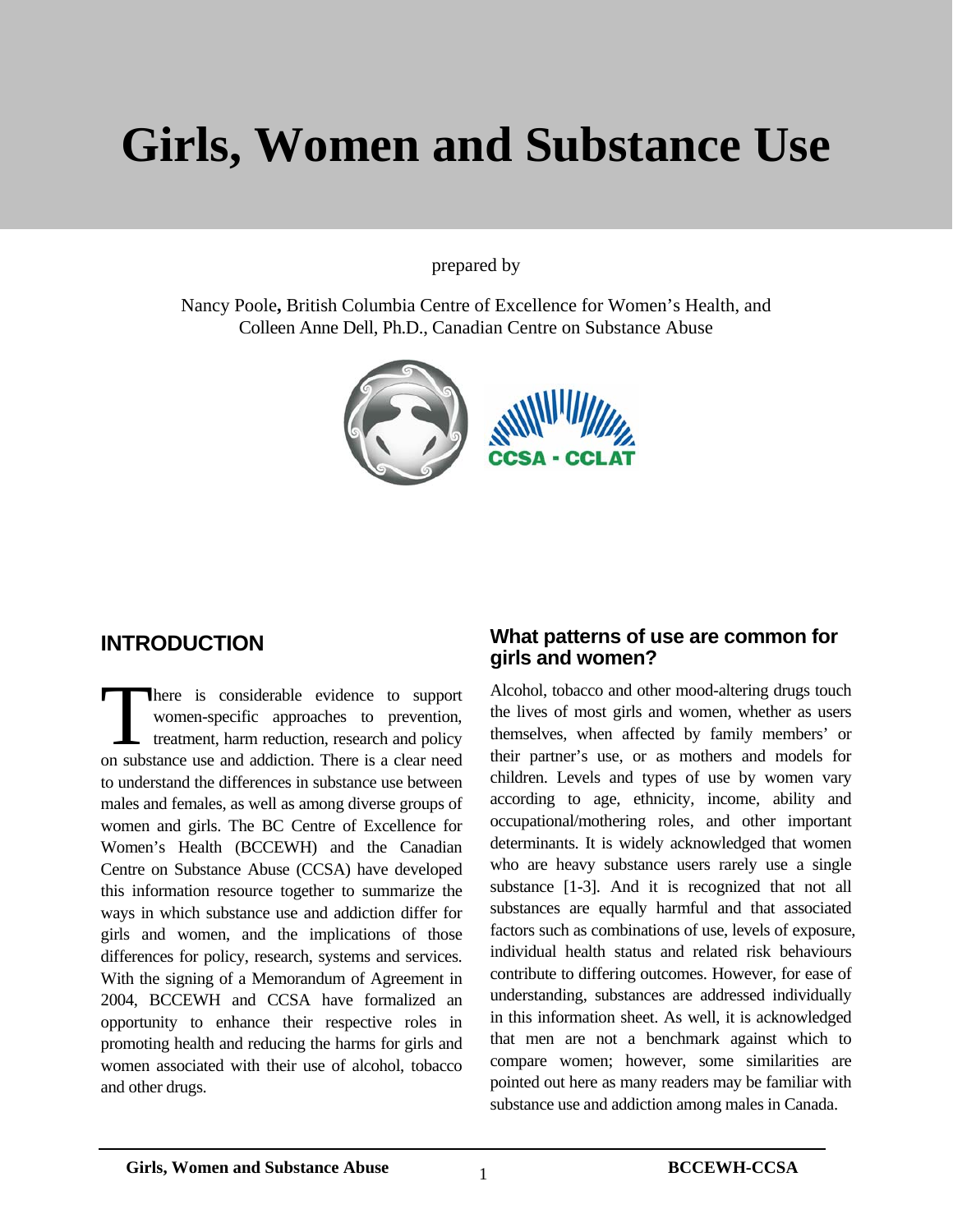#### **Alcohol**

Since the 1970s, studies have found that Canadian women drinkers consume less alcohol and drink less frequently than men who drink. For example, in 2004 more women (74.2%) than men (53.4%) reported drinking no more than one or two standard drinks on a single occasion in the past year [4]. However, alcohol is the most common substance used by women and its use has been on the rise over the past decade [4-6] (see Table 1). Recent studies with international populations also show the gender gap is closing for prevalence of alcohol use [7-9].

**Table 1—Percentage of females and males who report past-year drinking, by sex, aged 15+, Canada, NPHS\* 1994-95, 1998-99, CAS\*\* 2004** 

|        | 1994-95 | 1998-99 | 2004 |
|--------|---------|---------|------|
| Female | 71.5    | 74.0    | 76.8 |
| Male   | 79.8    | 82 2    | 82 O |

 \*NPHS=National Population Health Survey \*\*CAS=Canadian Addiction Survey

Most Canadian women and men drink in moderation. However, a marked gender gap is evident in self-reports of *heavy* drinking, defined as four drinks or more on a single occasion for females, and five drinks or more on a single occasion for males. In 2004, a greater proportion of males than females reported that they drank heavily on a monthly basis (33.9% vs. 17.0%) [4]. In addition, for the past year, twice as many males (30.2%) as females (15.1%) reported drinking that exceeded the low-risk guidelines for alcohol consumption [4]. These guidelines recommend that men and women limit weekly alcohol intake to no more than 14 and 9 standard drinks, respectively.

In the case of perceived *harm associated with substance use* cited by women and men, the gender differences are not so marked. In 2004, 7.1% of women and 10.5% of men reported that they experienced at least one harm during the past year because of their drinking, and 32.6% of women and 32.9% of men reported harm because of someone else's drinking [4].

Recent studies of drinking among university students also indicate convergence in prevalence of use, but smaller gender differences in levels and patterns of alcohol use. A recent survey of Canadian university students found that 87.5% of female and 85.4% of male students used alcohol in the past 12 months [10]. Nearly half (41.1%) of women reported harmful drinking in the past 12 months and 29.3% reported dependent drinking. The rates are just slightly higher for men (see Table 2). Harmful drinking indicates the percentage reporting at least one of four indicators (felt guilty after drinking, been unable to remember events after drinking, involved in a drinking-related injury, others have suggested reduction in drinking). Dependent drinking indicates the percentage reporting at least one of three indicators (been unable to stop drinking, failed to perform expected activities, needed a morning drink). Further, more than half (56.1%) of female students reported consuming five or more drinks on a single occasion at least once during the year, and 25.2% reported consuming eight or more drinks on a single occasion. Since low-risk drinking guidelines for women recommend no more than two or three drinks on one occasion, and even fewer in certain circumstances (for example when taking other mood-altering substances) [11], these high rates of heavy drinking among women students are of concern.

**Table 2—Percentage of university students who report past-year harmful and dependent drinking, by sex, Canada, CCS\* 1998** 

|             | <b>Harmful</b><br>drinking | <b>Dependent</b><br>drinking |
|-------------|----------------------------|------------------------------|
| Female      | 41.1                       | 29.3                         |
| <b>Male</b> | 45.2                       | 31.8                         |

\*CCS=Canadian Campus Survey

Further indication of the increasing comparability in alcohol use between females and males in Canada can be found in studies of school-aged children and youth. Several provincial studies are conducted at the middle- and high-school levels in Canada, with the longest ongoing study being the *Ontario Student Drug Use Survey*. It reported in 2003 that males are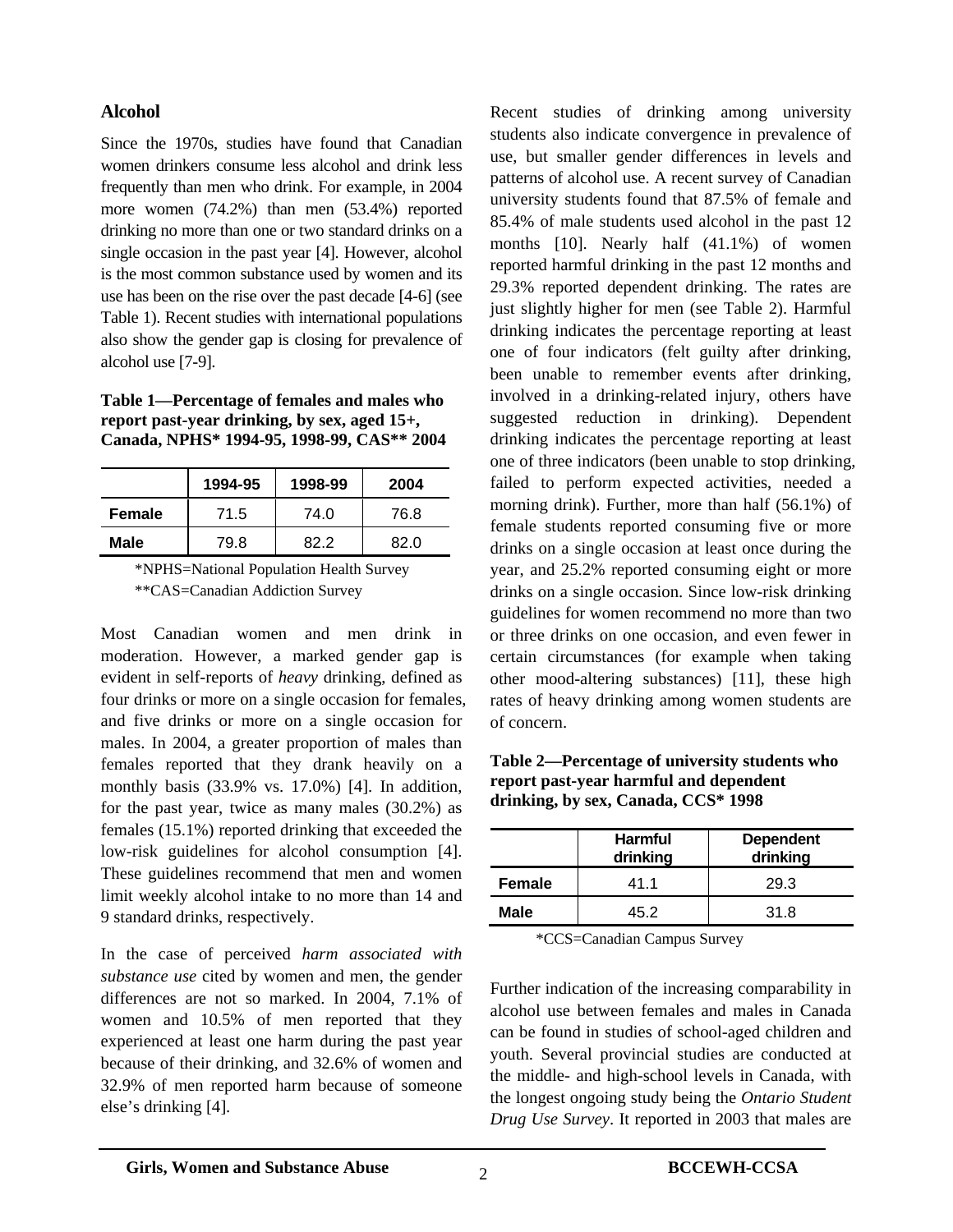more likely to drink than females (68.3% vs. 64.3%) and that the rates of binge drinking are significantly higher among males (29.4%) than among females (23.8%) [12]. However, reported drunkenness was not found to be significantly different among males and females (25.8% vs. 22.2%) [12].

Further, the 2001-02 *Health Behaviour in School-Aged Children* survey found that 22% of females in Grade 10 in Canada, 12% of girls in Grade 8, and 2% of girls in Grade 6 reported drinking any alcoholic beverage once a week or more [13]. Similar numbers of girls and boys reported that they have had so much alcohol to drink on at least one occasion that they were "really drunk" [13] (see Table 3). There is little information available about youth who are out of the mainstream (out of school, or street-involved), but indications are that the percentage of these females drinking alcohol is higher, and their pattern of use is riskier than their high school counterparts [14]. Young women who are homeless/living on the street are at particular risk for a range of additional harms related to their heavy substance use and other risk behaviours [15].

**Table 3—Percentage of school-aged children who report having been really drunk on at least one occasion, by sex, by grade, Canada, HBSC\* 2001-02** 

|               | Grade 6 | Grade 8 | Grade 10 |
|---------------|---------|---------|----------|
| <b>Female</b> | 8.0     | 29.0    | 18.0     |
| Male          | 12.0    | 29 O    | 19.0     |

\*HBSC=Health Behaviour in School-Aged Children survey

#### **Tobacco**

According to the 2004 Canadian Tobacco Use Monitoring Survey [16], approximately 22% of males (aged 15 and older) in Canada were current smokers, while 17% of women were smokers. In all age groups, men also smoke more cigarettes a day on average (16.4 cigarettes) than women (13.8). However, for youth aged 15-19, 18% of girls and 19% of boys were current smokers. For teen girls, this is the lowest annual smoking rate since monitoring began in 1965.

However, a higher percentage of girls 15-17 (15%) compared with boys (13%) were current smokers. In addition, 18-19-year-old females smoke more cigarettes a day on average (13.8) than males of the same age (11.6). Although rates have decreased since 1999 for both males and females, boys 15-17 are still more likely to have never smoked than girls (85% of boys have never smoked versus 82% of girls). It is important to point out here that the historic trend has been that males have consistently smoked more than females at all ages.

The most recent provincial student drug use survey, *Alcohol and Other Drug Use by Manitoba Students*  [17], similarly reported that rates of daily smoking among females were higher than among males. In each grade beyond Grade 8, approximately 3% more females than males reported daily smoking. However, when examining smoking behaviour within the past year, the difference is greater: 38% of female high school students and 29% of male students.

As well as age differences, there exist cultural differences in tobacco use. To illustrate, the preliminary findings of the 2002-03 *First Nations Regional Longitudinal Health Survey* [18] revealed that the proportion of First Nations people over 20 years of age who smoke on occasion or regularly is more than double the Canadian average. A study of high school students in British Columbia [19] found 45.5% of Aboriginal youth were smokers. As with girls in general, levels of use were higher for Aboriginal girls (48.5%) than for Aboriginal boys (42.7%). Moreover, a greater proportion of Aboriginal females than males had initiated smoking by age 11 [20]. There is a need for greater understanding about other cultural or ethnic groups in Canada.

#### **Mood-altering prescription drugs**

For more than 30 years, women's health activists have expressed concern about the over-prescription of benzodiazepines to women and the serious addictive and other health consequences of over use [21]. Gordon [22] has described benzodiazepines as the most widely prescribed psychoactive drug in the world, with recent statistics indicating that one in 10 Canadians reports using a benzodiazepine at least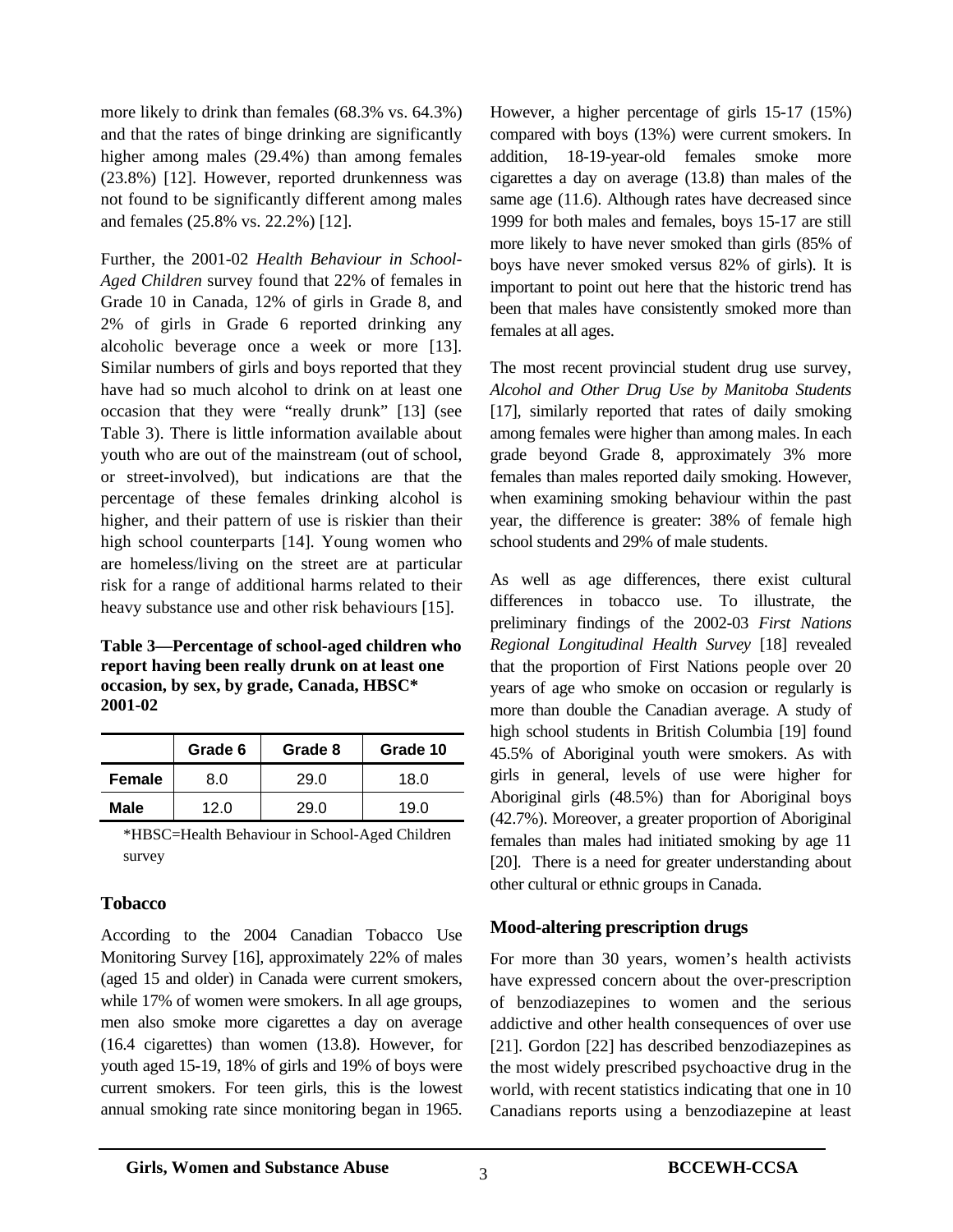once a year and continues to use them for at least a year. A recent study in British Columbia showed that 9% of the population received at least one prescription for a benzodiazepine in 2002, and despite potential for major harm and scant evidence of clinically meaningful benefit, benzodiazepine use increased between 1996 and 2002 [23]. In addition, this study showed a considerable gender gap, as 7.1% of males were prescribed a benzodiazepine, compared with 12.2% of females. This gendered relationship to benzodiazepine use holds for all ages, with the highest prevalence rates found among elderly women [21, 23-25].

With women and older adults being the two groups most likely to be prescribed benzodiazepines, they are also most vulnerable to adverse effects. Not only are women nearly twice as likely as men to be prescribed benzodiazepines, but they are often prescribed to help them cope with difficult life circumstances—such as stress from work or home life, grief, acute or chronic illness, physical pain, or adjustment to a major life change—rather than to relieve severe clinical symptoms [26]. Aboriginal women are also prescribed benzodiazepines at a much higher rate than Aboriginal men. A study of prescription drug use among First Nations people in western Canada found that twothirds (63.3%) of prescriptions for benzodiazepines were prescribed to women and the mean age for recipients was 41.1 years [27].

The disproportionate use of medications among women is also documented for other prescription and non-prescription drugs [25, 28]. According to Statistics Canada, women report higher rates of use in all categories, including painkillers, sleeping pills, tranquillizers, anti-depressants, and diet pills [5]. In a review of national survey data from 1994-95 to 1998- 99, the Canadian Community Epidemiology Network on Drug Use reported that females had a consistently higher use of select prescription and non-prescription drugs than males in the past month [6] (see Table 4). The most substantial increase was in the use of antidepressants. Males, however, reported a decrease in use over the same time period, with the exception of a very slight increase in use of opioid analgesics and stability in the use of diet pills. Further, analysis of the

2000 *Canadian Community Health Survey* for Ontario for those 12 and older indicated consistently higher rates of use by females than males of these same select prescription and non-prescription drugs [29].

|                          | 1994-95  | 1996-97  | 1998-99 |
|--------------------------|----------|----------|---------|
| <b>Tranquillizers</b>    |          |          |         |
| Female                   | 3.4      | 3.4      | 3.5     |
| Male                     | 1.8      | 2.0      | 1.9     |
| Diet pills               |          |          |         |
| Female                   | 0.3      | 0.7      | 0.7     |
| Male                     | 0.1      | 0.3      | 0.1     |
| Anti-depressants         |          |          |         |
| Female                   | 3.8      | 4.7      | 5.9     |
| Male                     | 1.8      | 2.5      | 2.5     |
| <b>Opioid analgesics</b> |          |          |         |
| Female                   | $4.9***$ | $5.4***$ | $5.8**$ |
| Male                     | $3.6***$ | $4.1***$ | $4.2**$ |
| <b>Sleeping pills</b>    |          |          |         |
| Female                   | 3.6      | 4.0      | 4.8     |
| Male                     | 1.9      | 2.9      | 2.7     |

**Table 4—Percentage of females and males who report past-year non-prescription and prescription drug use, by sex, aged 15+, Canada, NPHS\* 1994-95, 1996-97, 1998-99** 

> \*NPHS=National Population Health Survey \*\*Codeine only

\*\*\*Codeine, Demerol or morphine

Similar findings are identified among adolescent girls and boys in the 2003 *Ontario Student Drug Use Survey*: 6.7% of females from Grades 7 to 12 reported using stimulants (e.g., diet pills) in the past year compared with 4.7% of males [12]. The 2002 *Nova Scotia Student Drug Use Survey* found that rates of non-medical use of either amphetamines or methylphenidate (Ritalin) at least once in the year prior to the survey were nearly equal among female (12.1%) and male (13.6%) students in Grades 7, 9, 10 and 12 [30]. And the 2005 Manitoba student survey found a much higher reported rate of use of other people's prescriptions in the past year among females (6.4%) than among males (3.7%) from Grades 7 to 12 [17] (see Table 5).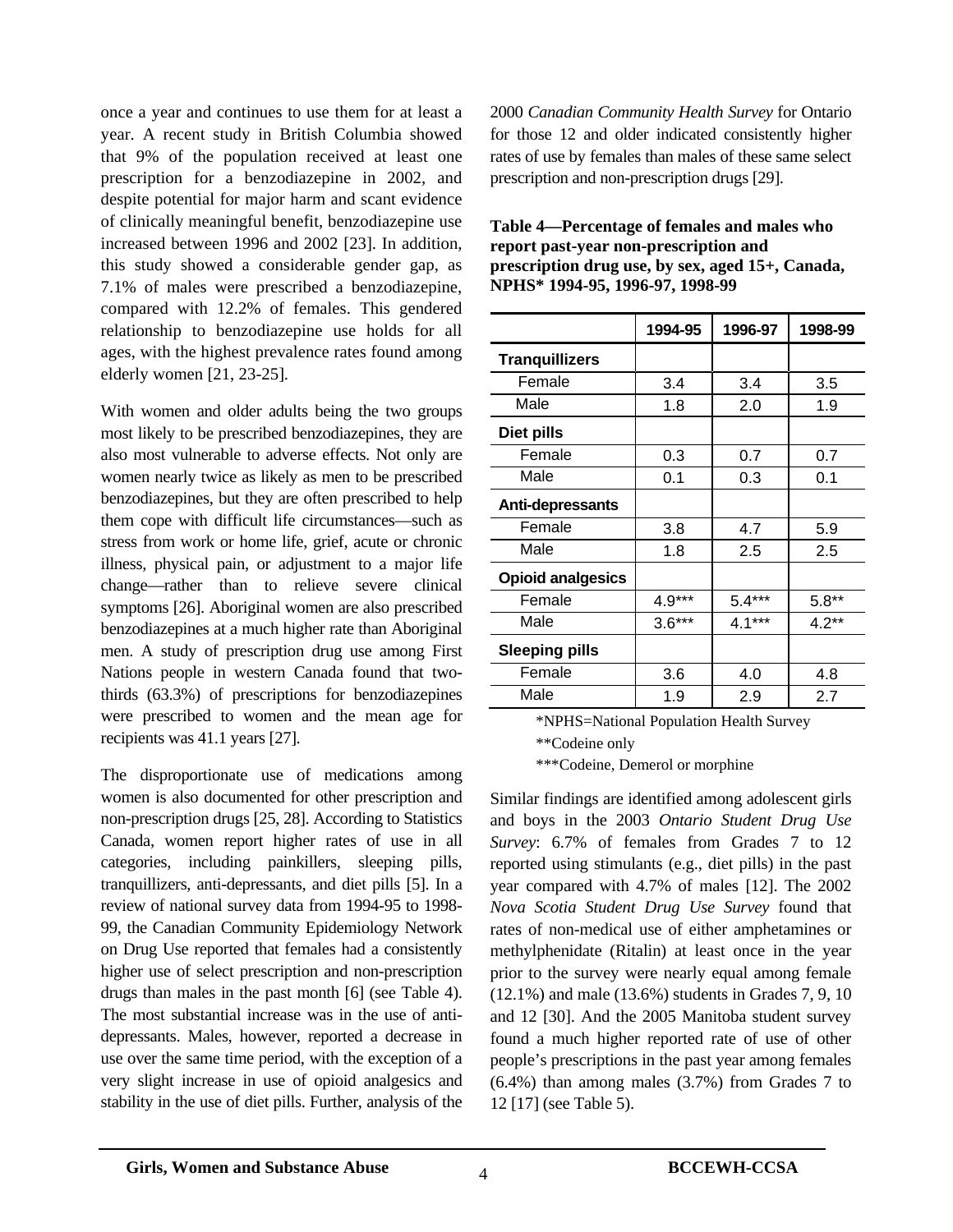|               | Grade 7     | Grade 8 | Grade 9 | Grade 10 | Grade 11 | Grade 12 |
|---------------|-------------|---------|---------|----------|----------|----------|
| <b>Female</b> | 1.9         | 6.1     | 9.0     |          | 6.9      | .        |
| <b>Male</b>   | O 1<br>2. I | 2.4     | 2.9     | 4.5      | 5. .     | 5.4      |

#### **Table 5—Percentage of females and males who report past-year use of others' prescriptions, by sex, by grade, Manitoba, AODUMS\* 2004**

\*AODUMS=Alcohol and Other Drug Use by Manitoba Students survey

#### **Illicit drugs**

Overall, men are nearly twice as likely as women to report use of any illicit drug. In 2004, more men than women reported lifetime use of hallucinogens, cocaine, speed, ecstasy, inhalants, drugs by injection and heroin [4] (see Table 6). Recent data indicate increasing self-reports by both women and men in the use of cannabis, although a significant gender gap remains. In the 1994 *Canada's Alcohol and Other Drugs Survey*, 10.0% of men and 4.9% of women reported using cannabis in the past year [5] while in the 2004 *Canadian Addiction Survey,* this increased to 18.2% of men and 10.2% of women [4].

**Table 6—Percentage of females and males reporting use of illicit drugs during their lifetime, by sex, aged 15+, Canada, CAS\* 2004** 

|                      | <b>Female</b> | <b>Male</b> |
|----------------------|---------------|-------------|
| Hallucinogens        | 7.1           | 16.0        |
| Cocaine              | 7.3           | 14.1        |
| Speed                | 4.1           | 8.7         |
| Ecstasy              | 3.0           | 5.2         |
| Inhalants            | 0.7           | 1.9         |
| <b>Injection Use</b> | 0.6           | 1.6         |
| Heroin               | 0.5           | 1.3         |

\*CAS=Canadian Addiction Survey

While there are limited data on methamphetamine use in Canada (also known as crystal meth, among other names), anecdotal evidence reported at the 2005 Western Canadian Summit on Methamphetamine pointed to an increase in prevalence as evidenced by hospital admissions, police contacts, and the number of individuals seeking treatment [31]. Recent data

from British Columbia indicated that similar numbers of men (53%) and women (47%) accessed treatment for methamphetamine use. The 2004 CAS found that 0.7% of females and 1.0% of males reported past-year use of speed (amphetamines) [4]. The Ontario and Manitoba student drug use surveys similarly reported low and comparable rates of use within the past year among males and females [12, 17] (see Table 7).

**Table 7—Percentage of school-aged youth who report past-year use of methamphetamines, by sex, Ontario and Manitoba, OSDUS\* 2003, AODUMS\*\* 2004** 

|        | <b>Ontario</b> | <b>Manitoba</b> |
|--------|----------------|-----------------|
| Female | 2.9            | 2.5             |
| Male   | 3.8            | 1.9             |

\*OSDUS=Ontario Student Drug Use Survey \*\*AODUMS=Alcohol and Other Drug Use by Manitoba Students survey

There is evidence to indicate that the gender gap in other related aspects of illicit substance use is narrowing as well. Concerns about this have been expressed internationally (e.g., Australia, United States, countries in the European Union) [32, 33]. In the 2004 CAS, one or more harms from their own cannabis use in the past year was reported by 16.0% of females and 18.4% of males 15 and older [4].

It is estimated that approximately one-quarter to onethird of injection drug users (IDUs) in Canada are women [34]. IDU is identified as a major risk factor for HIV infection in women. The proportion of positive HIV tests attributable to IDU among women 15 and older in Canada has varied between 33% and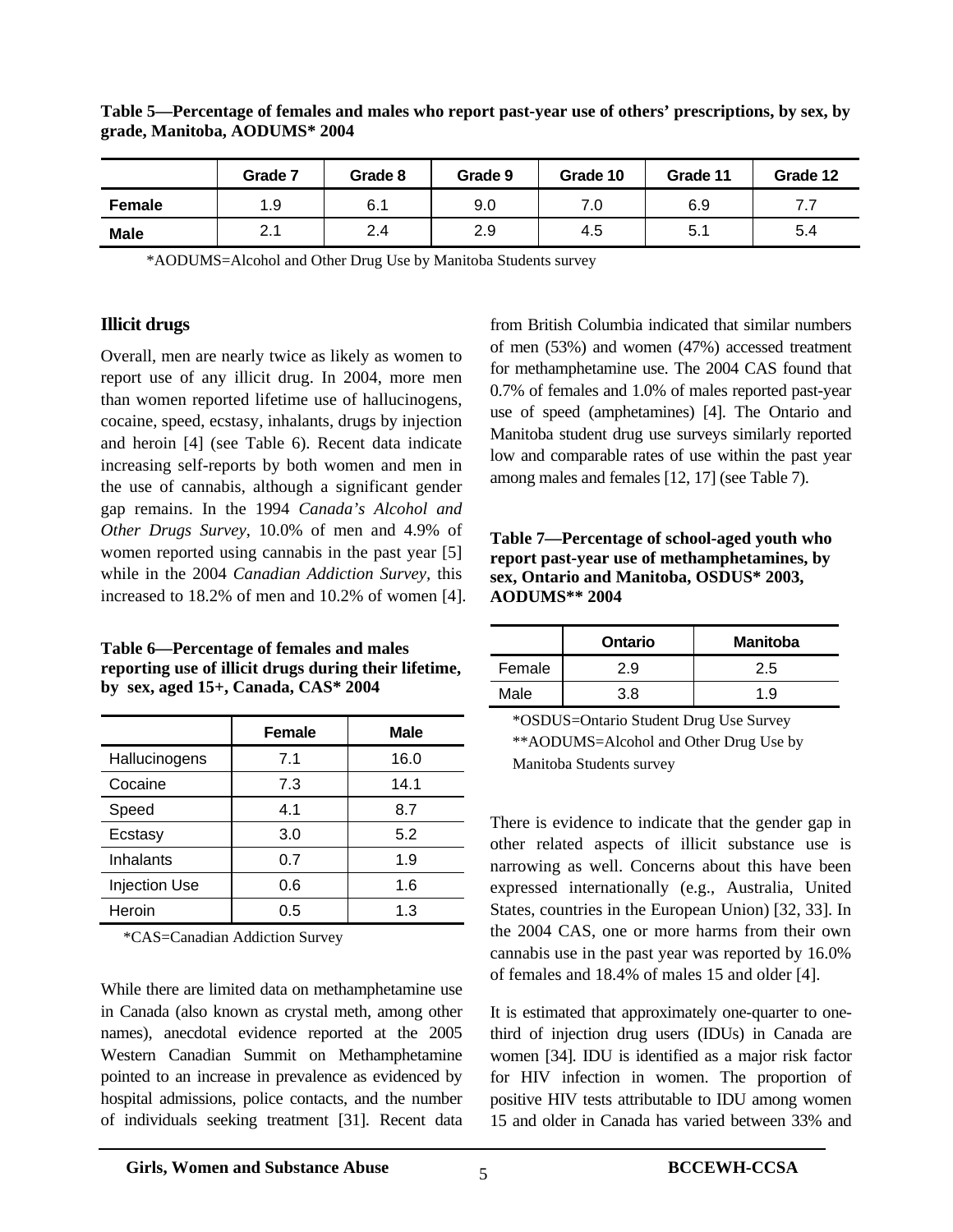48% from 1985 to 2002, with a slight decrease over time. In 2002, 37.2% of all positive HIV tests among women were attributable to IDU [35]. Among adult men in Canada, the proportion of HIV-positive tests attributable to IDU remained stable at approximately 23% in 1999-2001 and decreased slightly to 20.3% in 2002 [36]. Injection drug use is a key mode of HIV transmission in the Aboriginal community, with a disproportionately higher percentage of HIV attributable to IDU among Aboriginal women than among non-Aboriginal women: between 1998 and 2003, 66.9% of HIV-positive tests among Aboriginal women were attributable to IDU [37-39]. The significant health risks for women related to illicit and injection drug use are covered in the health consequences section below.

## **How do social attitudes about women and girls affect their substance use?**

In a review of best practices in substance use treatment in Canada, Roberts and Ogborne concluded that women experience "[a] greater stigma...attached to [their] substance abuse problem" than do men [40, p. 92]. In addition, research has demonstrated that women experience "greater resistance on the part of family and friends; [and] ...more negative consequences attached to treatment entry" [40]. The negative consequences attached to treatment entry are compounded for women by "family responsibilities, lack of child care facilities, job loss, anger from spouse, loss of friends" and other adverse impacts on women's well-being [40].

Research and public policy related to women's substance use have not tended to focus on the health and welfare of women themselves, but on "the dangers that drug-using women pose to their children and families, and to civil society more generally" [41]. Stigma and negative stereotypes about women's and girls' substance use influence the extent to which women are supported in reporting their own substance use patterns and concerns, and the rates at which women are screened for substance use problems [41- 43]. As Kilbourne has clearly demonstrated in her research, advertising can also have a powerful influence on the way women view alcohol and tobacco use, and how women's alcohol and tobacco use is viewed by health professionals [44].

The effects of stigma are particularly important for pregnant women and mothers. Given that the stigma associated with maternal substance use likely prevents women from accessing treatment, it is difficult to conclusively determine the extent to which women use alcohol, tobacco, and other drugs during pregnancy. The most recent published data on the prevalence of women's use of alcohol during pregnancy is the 2005 overview, *Report on Maternal and Child Health in Canada*, which states that "roughly 14% [of mothers] reported drinking alcohol (any amount) during pregnancy" [45]. Similarly, the 2000-01 *Canadian Community Health Survey* indicates that 13.7% of all women who reported using alcohol in their lifetime also consumed alcohol during their last pregnancy [29]. Pregnant women who use substances come under considerable scrutiny in Canadian society. The public discourse on pregnant women as users of alcohol, drugs and tobacco has been fundamentally judgmental, blaming and unsympathetic [46, 47]. In this context, it has been challenging to make service systems responsive to pregnant women's needs for information, non-judgmental brief intervention, and supportive treatment [14, 48, 49].

Canadian studies on women's use of alcohol during pregnancy, particularly in relation to Fetal Alcohol Spectrum Disorder (FASD), disproportionately focus on Aboriginal women [50]. Further, Canadian studies of FASD prevalence rates have focused on Aboriginal communities where rates of alcohol abuse and dependency are known to be high [51]. The focus on Aboriginal communities with high rates of alcohol abuse and on regions with large concentrations of Aboriginal peoples has meant that Canada lacks epidemiological data regarding other populations, making it difficult to determine whether Aboriginal women are, in fact, at greater risk than other groups.

Substance use by some women has been viewed by health professionals as more problematic than by others. This has led to disparities in screening and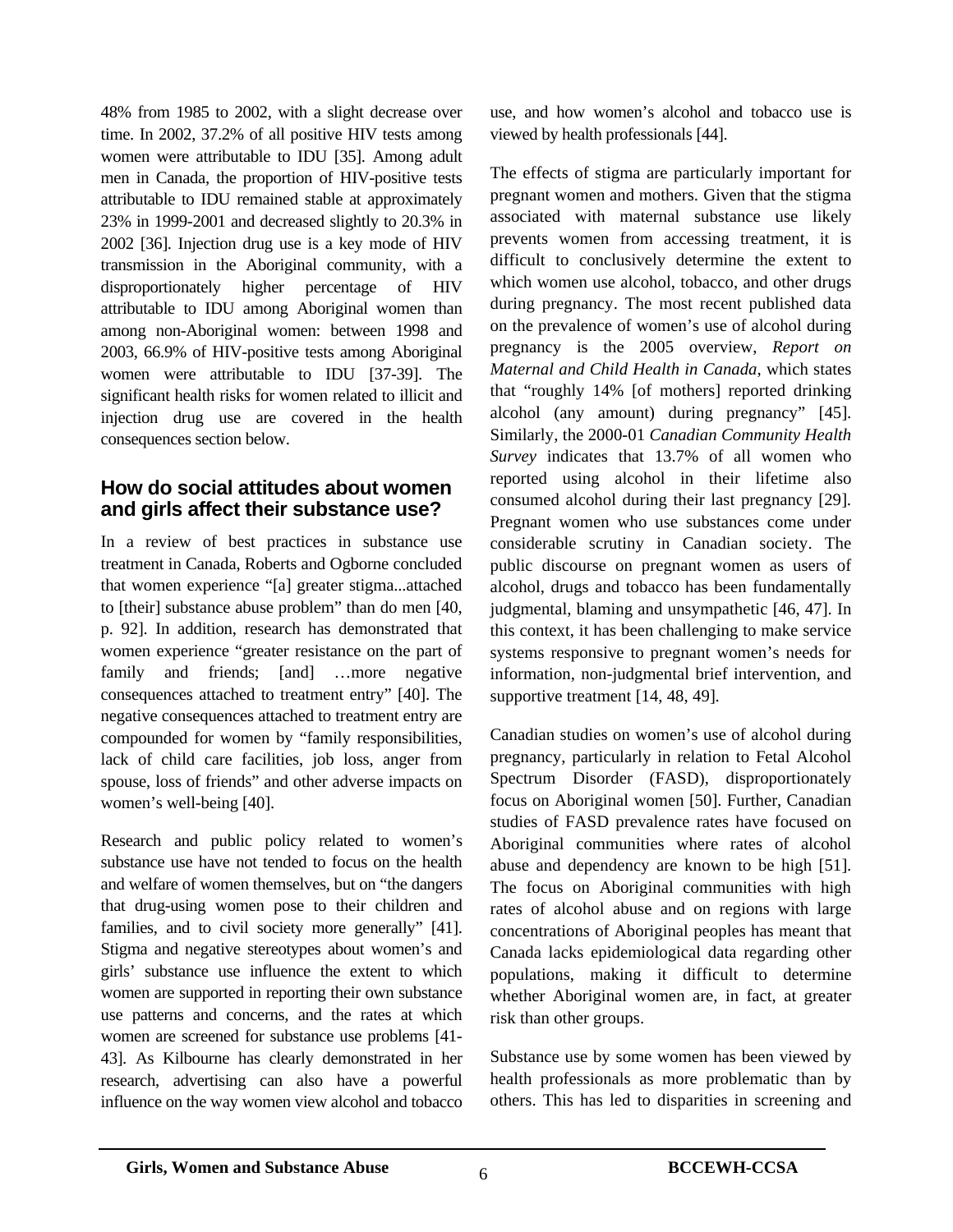access to treatment among certain groups of women. Poor women and women of colour are more frequently screened for substance use when accessing perinatal care than are middle-class and Caucasian women [43, 52, 53]. Moreover, stereotypes of Aboriginal peoples as particularly prone to alcoholism or in need of intervention for problematic substance use can act as a barrier to care for some Aboriginal women who wish to disclose or seek support for substance use issues [54]. It is important that all women who are struggling with substance use problems receive support and assistance to enhance their health and well-being.

## **How are the pathways to substance use unique for girls and women?**

There is a distinct paucity of information in the existing literature on the pathways to substance use that may be unique to women and girls. An exception to this is found in a comprehensive analysis of the reasons why girls and young women use alcohol, tobacco and other drugs, and what puts them at risk of substance abuse. Undertaken by the National Center on Addiction and Substance Abuse (CASA) at Columbia University [55], this study identifies the following key risk factors for substance abuse as unique to and/or more serious for girls and young women:

- Greater vulnerability to the physical health impacts of substance use itself, which makes girls and women more vulnerable to addiction and other health problems associated with use.
- Key transitions such as moving from one neighbourhood to another, or moving from high school to college, are times when girls and women are at higher risk for substance misuse.
- Girls and women tend to use tobacco, alcohol or drugs to improve mood, increase confidence, reduce tension, cope with problems, lose inhibitions, enhance sex or lose weight. These emotional and relational reasons can keep them in a destructive cycle in the absence of more adaptive supports and changes.

• Sexual abuse and physical abuse, which are experienced more often by girls than by boys, are strongly related to problems with substance use. Girls who have been sexually abused are more likely to use/misuse substances, and to use them earlier, more often, and in greater quantities.

Increasingly, the international literature is supporting CASA's representation of these gendered pathways, particularly the need for a more complete understanding of the relationship between trauma and substance use [56].

Concern has been raised about recent marketing practices by alcohol producers and marketers that specifically target young people [57]. The gendered messages to young women about alcohol and tobacco are especially pernicious, linking their use to sex, self-esteem, thinness, glamour, rebellion and relationships [44].

The gendered differences in pathways to substance use and addiction are relevant across the lifespan. Vulnerability to substance use and misuse at key life transitions for women is often missed by health care professionals and prevention programming planners with their focus on prevention in youth. And violence against women, child sexual abuse, and the related lack of social support remain strong predictors of substance use and substance use problems within and beyond adolescence [58].

## **How do the health consequences of substance use differ for girls and women?**

Women are particularly vulnerable to the physical effects of alcohol, tobacco and other drugs. Although women in general have lower levels of use and problematic use compared with men for the majority of substances, it is well documented, as described below, that they are at greater risk of developing related health problems. And given the generally high rates of use among youth for some substances and that adolescence is a time of brain and hormonal maturation, it is important to acknowledge both short- and long-term consequences of use for girls and young women.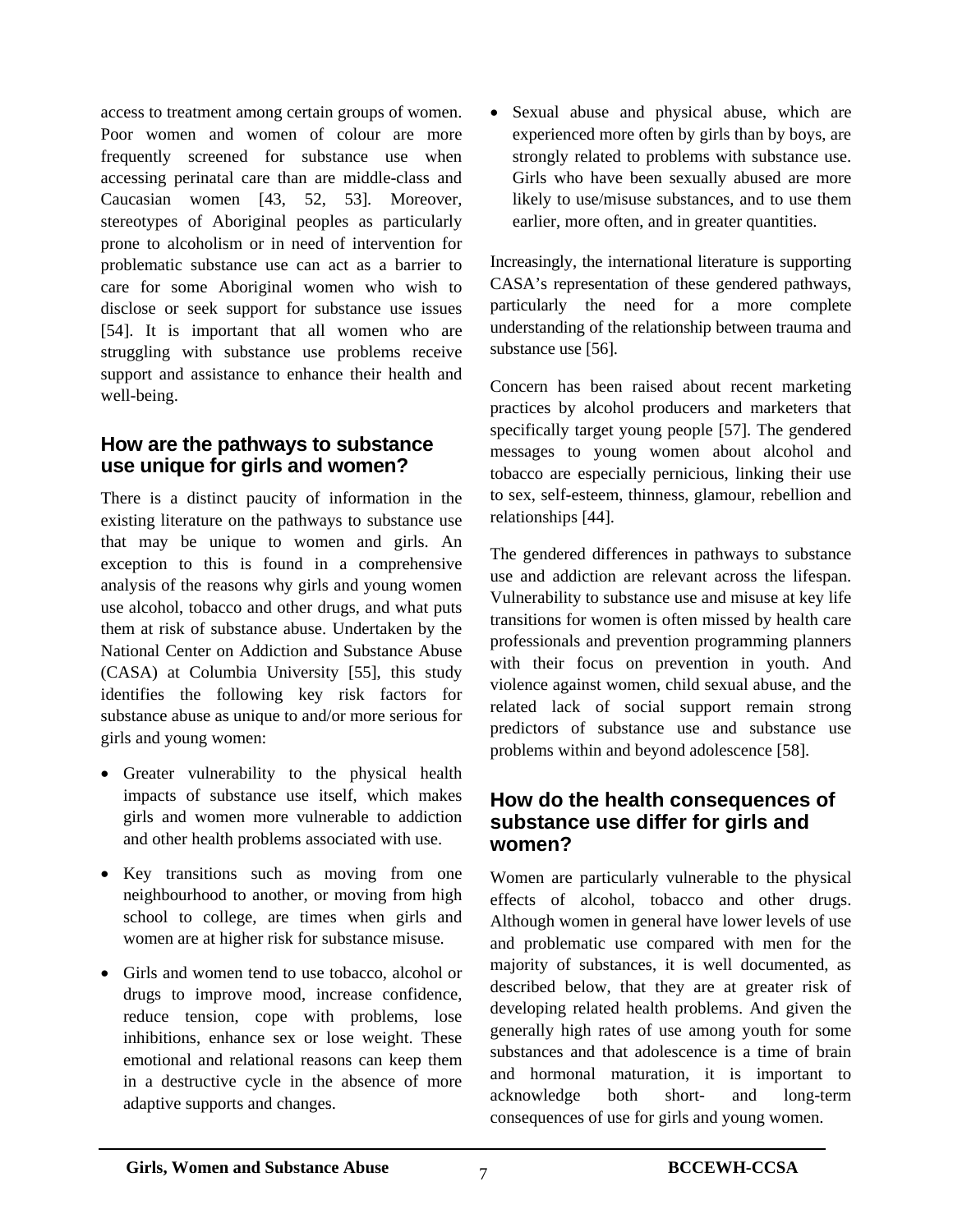**Alcohol—**Women develop alcohol-related liver disease earlier (after a shorter history of use) than men [59]. Other health risks that are higher for women who drink heavily include hypertension, osteoporosis, brain shrinkage and impairment, breast cancer, and gastric ulcers [60]. Even lowlevel alcohol use can disrupt normal menstrual cycles and women with alcohol problems are known to have a variety of sexual/reproductive health problems (cited by one-third of women entering treatment at the Aurora Treatment Centre in Vancouver) [61]. Drinking during adolescence and the young adult years can dramatically compromise bone health and may increase risk of osteoporosis [62]. The risk of having a child affected by Fetal Alcohol Spectrum Disorder due to heavy drinking in pregnancy is another compelling difference for women related to their alcohol use. While fewer women than men  $(7.1\% \text{ vs. } 10.5\%)$  report that they have experienced harm in the past year because of their drinking, women have a higher chance of being harmed by others who are drinking [4].

**Tobacco—**Men and women share many of the same health effects from smoking, including heart disease, respiratory diseases, and a wide range of cancers. While lung cancer is the leading cause of cancer death for both men and women, the type of lung cancer differs between the sexes and it progresses more quickly for women. In 1996, Health Canada estimated that more than 45,000 people in Canada die each year from smoking. At that time about one-third of deaths attributable to smoking were of women, with female smokingrelated deaths rising faster than males. In fact between 1985 and 1996 the number of smoking deaths among women increased 77% [63, 64]. Recent reports of the U.S. Surgeon General [65] and the British Medical Association [66] provide extensive information on the serious reproductive health consequences of smoking for women. These include, but are not limited to, the following: women develop smoking-related illnesses related to hormonal status and reproductive function; smoking is linked to decreased fertility in women and to early menopause and more symptomatic menstruation; women who use oral contraceptives and smoke have an increased risk of stroke and a ten-fold greater risk of suffering a heart attack, compared with women who do neither; and there is a strong association between smoking and cervical cancer, as well as an emerging link to breast cancer.

**Prescription drugs—Health professionals have** known for 25 years that tranquillizers can be addictive—even at standard doses—if taken for more than several weeks, yet these drugs are still prescribed to women for much longer periods [21]. Neither health care providers nor women are generally aware of the wide range of withdrawal symptoms associated with stopping tranquillizer use or of the guidelines for gradually reducing their use. Many problems may result from attempts to stop, including increased anxiety and panic attacks, flu-like symptoms, hypersensitivity to light, depression, restlessness, poor memory and concentration, dizziness, weakness, tremors, heart palpitations, sweating, nausea, indigestion, and bodily pains [67].

**Illicit drugs—The health effects of illicit drug use** can vary among women, as well as between women and men, as disparately as the range of drugs available for use. The degree of effect will depend not only on the type of drug consumed, but also on such factors as the frequency and amount used and general health status of the individual. For example, it is reported that ecstasy may affect women differently than men, with women experiencing more intense perceptual changes and impaired decision-making, as well as more long-term effects such as depression, mood swings, paranoia and anxiety [68].

One of the most harmful modes of illicit drug use is injecting (IDU). Women are at an increased risk of experiencing physical health complications from injection drug use [69]. IDU is also a primary risk factor for the transmission of blood-borne diseases. Drawing on available data, females represent 26.5% of the total cumulative adult AIDS cases attributable to IDU in Canada [36]. The proportion of adult male AIDS cases attributed to IDU steadily increased from 3.8% in 1992 to a peak of 19.3% in 2000, and between 15-17% in 2001-02. The proportion of adult female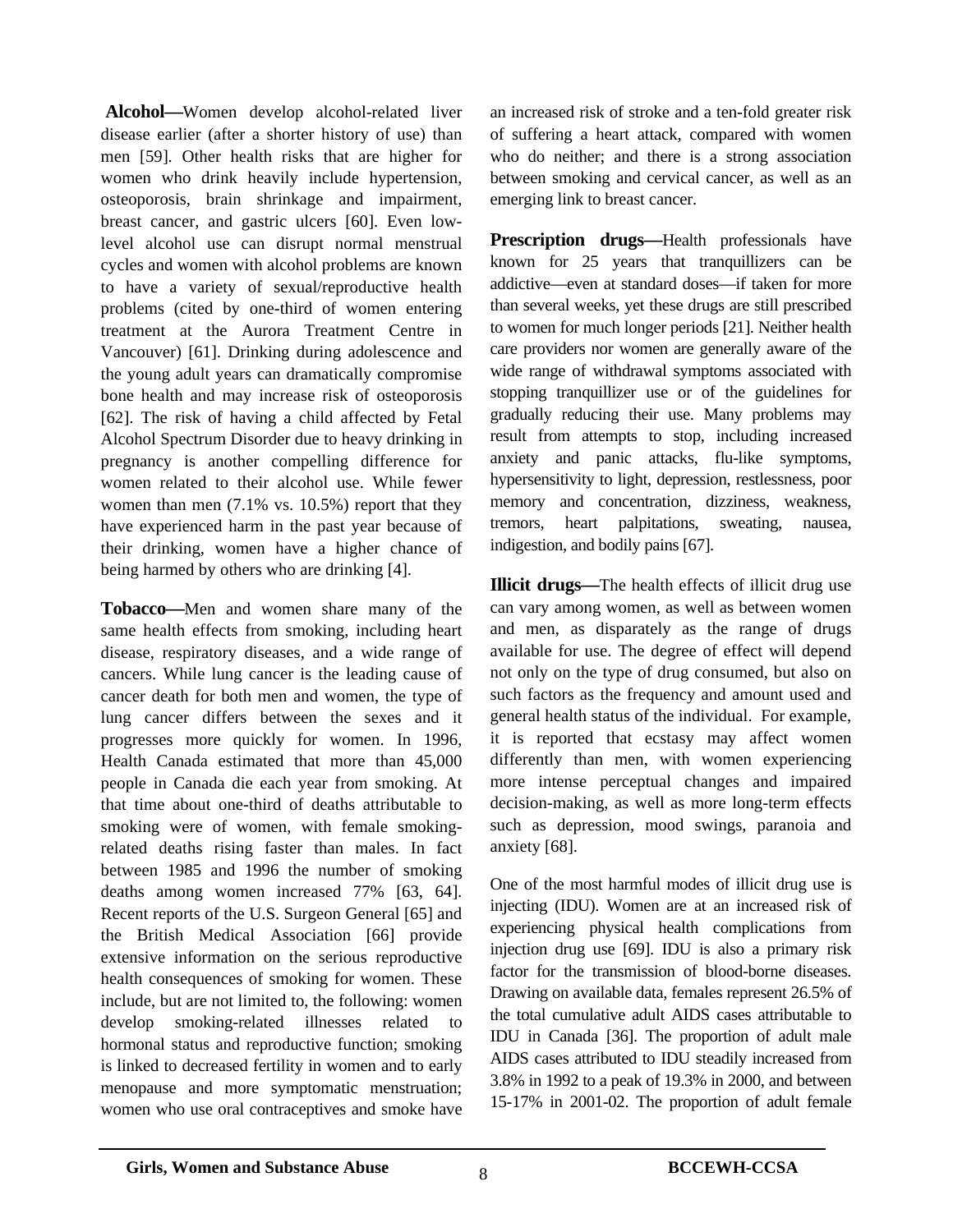AIDS cases attributed to IDU increased steadily from 18.0% in 1992 to a peak of 46.2% in 1998 and dropped to 37% in 2000 [70]. Due to the small number of cases, trends since then are difficult to interpret [70]. IDU is also linked to high-risk sexual behaviours (e.g., sex trade work), which in turn are associated with a range of negative health impacts [71]. This situation is even more acute for Aboriginal women as they are over-represented in the IDU population [72-74].

# **What challenges are faced by pregnant women and mothers who use substances?**

In the past decade there has been increased awareness of the potential harm to women's and children's wellbeing associated with substance use during pregnancy, and of barriers to care experienced by pregnant and parenting women. According to the Canadian literature on women's use of alcohol during pregnancy, there are substantial issues that pregnant women face along with their substance use. These include the use of other substances and factors related to social (e.g., low income/social economic status/poverty), legal (e.g., involvement in the criminal justice system) and health (e.g., limited access to prenatal/postnatal care and services) issues [75-79]. It is important to recognize that among Aboriginal women in Canada, these factors frequently reside in the context of colonial oppression and its aftermath, including ongoing social and economic marginalization and the intergenerational link between residential schooling and FASD among Aboriginal peoples [80].

Mothers with substance use problems also face devastating barriers to treatment [42, 47, 81]. Foremost among these barriers is child welfare policy that makes it difficult for substance-using mothers to disclose that they need help, for fear of losing custody of their children. For example, mothers who have been able to access treatment in Vancouver report high levels of current custody problems (35%) and loss of custody in the past (35%) [61]. Child-centred policy often serves to limit the rights of the mother, rather than enhance the mother's health, safety and capacity to parent [47]. Furthermore, treatment services supportive of women's role as mothers are very limited in Canada, and mothers who are able to retain custody find themselves in the position of having to temporarily place their children in the custody of child welfare in order to access residential treatment. The 2004 United Nations report on *Substance Abuse Treatment and Care for Women* concluded that "[e]ngaging and retaining pregnant and parenting women in treatment requires collaboration between the substance abuse treatment sectors or prenatal care and child welfare…Ideally, services should be accessed through a single site" [56, p. 3].

## **How are trauma, violence and abuse linked to substance use for girls and women?**

Violence in the lives of women and children is widespread. Substance use problems, mental health symptoms and physical health problems can all be related to victimization in both direct, as well as complex, indirect, mutually reinforcing ways [82- 88]. Illicit substance use and other self-harming behaviours are often directly linked to experience(s) of trauma, violence and abuse [89, 90]. Substance problems also arise from using substances as mechanisms to cope with chronic pain, gynecological difficulties, stress, anxiety, panic, dissociation and depression, which are also connected to experiences of victimization [91]. Substance use and mental health problems may also work to put women at greater risk of victimization.

In the case of violence, as for most health and social indicators, Aboriginal women in Canada are more severely affected [92, 93]. The mortality rate due to violence for Aboriginal women is three times that for non-Aboriginal women, and hospital admissions for alcohol-related accidents are three times higher among Aboriginal females [94].

# **Conclusions and implications: moving forward on women's substance use issues**

Until recently, less attention has been brought to women's substance use than to men's, in part because women's substance use has not been as high as men's (in categories other than prescription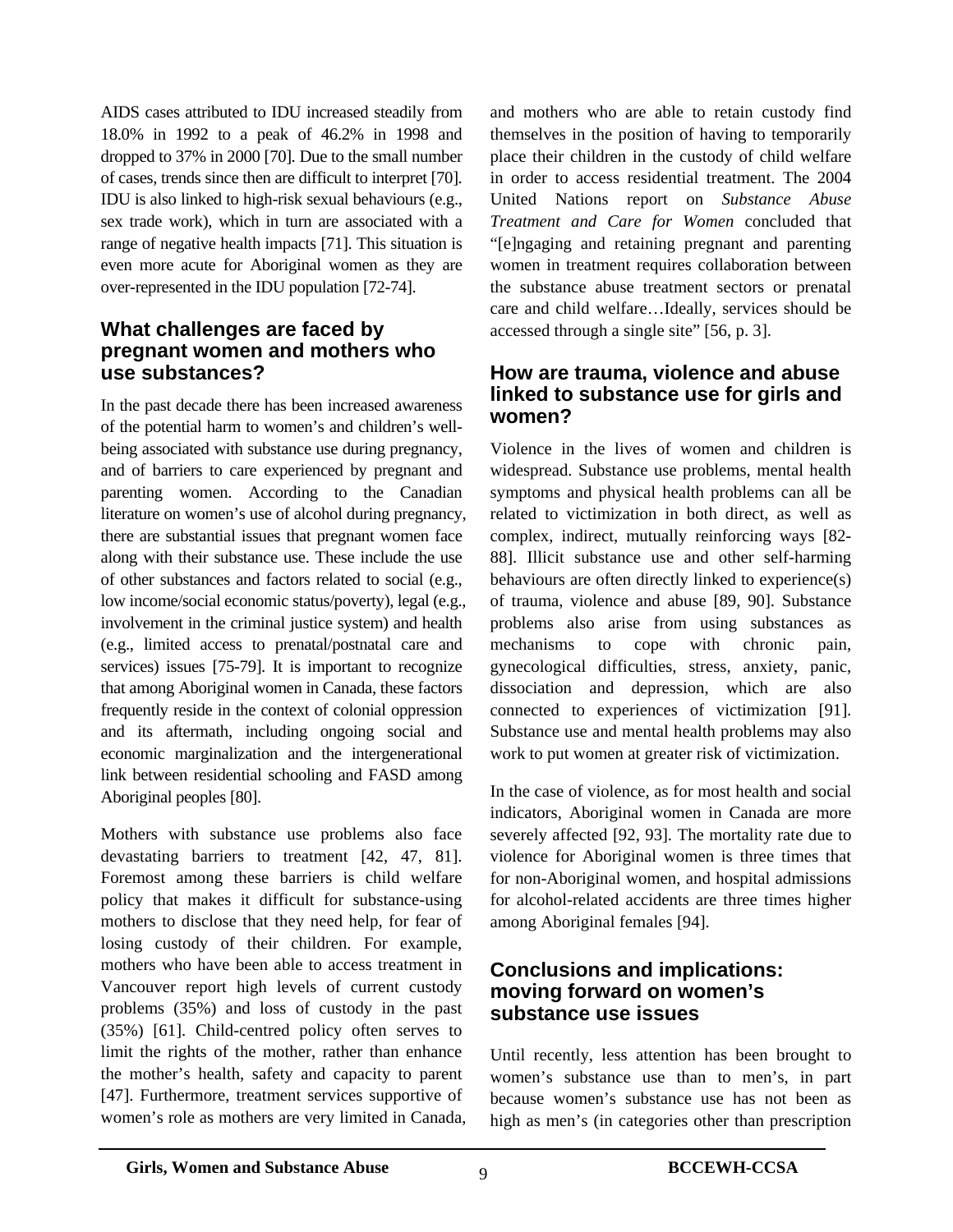drugs). We are now seeing convergence in levels of use among women and men in some categories of drugs and in some age groups. We are also more aware of how even lower levels of use can be associated with more serious health consequences for women and girls. Increased research reveals that both sex differences and gender influences affect women's and men's use of and response to substance use, and their treatment needs are correspondingly different.

There are compelling reasons for considering sex and gender in addictions research and service provision, as well as for bringing gender-based analysis to alcohol, tobacco and other drug policies. In all these arenas it is also important to account for differences *among* girls and women, for example in socioeconomic status, ethno-cultural identity, occupation, family roles, reproduction, sexual orientation, child care responsibilities, and vulnerability to sexual and intimate partner violence.

Central to action on substance use by girls and women is addressing the misinformation and discrimination directed at girls and women with substance use problems. This is essential in helping to reduce the guilt and shame that prevent women from learning more about the risks of substance use, and identifying if/where they may need help. If we are to see significant improvements in women's health, a colossal shift needs to take place in public, professional and governmental attitudes to women who use substances and who experience negative consequences from such use. Child welfare policy, harm reduction policy, mental health policy, reproductive health policy, perinatal service policy, and corrections policy are core areas that could benefit from the integration of a more informed and empathetic approach to women's substance use.

In prevention and health promotion efforts to date, schools, helping professionals, addictions system planners, and public policy makers for the most part have not paid attention to the unique motivations for use and the accelerated consequences of use for girls and young women. Instead of a one-size-fits-all approach, prevention and health promotion programming should attend to differing needs for information and support on physical health, emotional health, and social contextual issues. Research that examines and elucidates the impact of sex, gender and culture on pathways to substance use is critically needed to support this work.

National and provincial strategic plans to address Fetal Alcohol Spectrum Disorder need to balance work on diagnosis and intervention among those affected by FASD with support to women of child-bearing years to prevent FASD. FASD prevention from a women's health perspective includes both compassionate, brief interventions with all women by physicians and other service providers, as well as withdrawal management and comprehensive, respectful, holistic support for pregnant women with identified substance use problems. The Canadian Centre on Substance Abuse, through its Clearinghouse on Fetal Alcohol Spectrum Disorder and its online information service (see http://www.ccsa.ca/fas/) is well-positioned to support decision makers and service providers across the country in bringing about the profound attitudinal, service system, and policy changes needed to improve our response to women of child-bearing years who use alcohol, tobacco and other drugs.

In treatment and harm reduction services as well, substantive change is needed to improve our response to girls and women. Providers, in the full spectrum of services working with women and their families, need to actively make these services welcoming, accessible, relevant and safe for women with substance use problems. Trauma and mental health issues that are linked to substance use problems disproportionately affect women, and their devastating impact is usually exacerbated by the failure of service systems to provide appropriate, integrated services for women with co-existing mental health, substance use, and trauma histories. However, significant advances are being made in making treatment systems "trauma informed" [95] in both Canada [96, 97] and in the U.S., where the evaluation of a multi-site, five-year demonstration project [98] has provided critical information on serving women with co-occurring trauma-related, mental health, and substance use problems.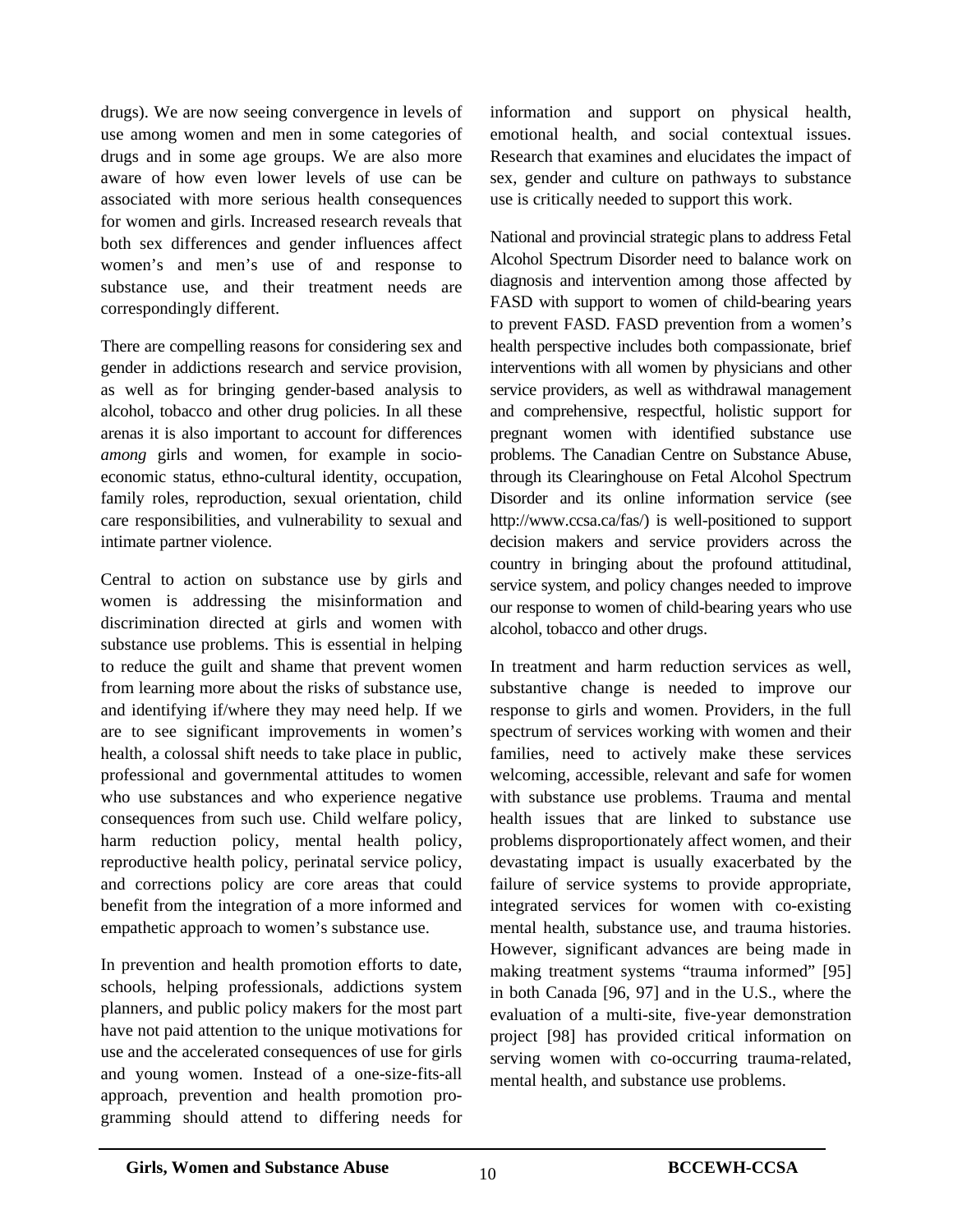A comprehensive sex and gender analysis is essential in all research on substance use in Canada. A positive step forward in bringing gender-based work into the research realm is the Integrated Mentor Program in Addictions Research Training (IMPART), a strategic training initiative on gender, women and addiction, funded by the Canadian Institutes of Health Research (http://www.addictionsresearchtraining.ca/). IMPART is a multidisciplinary research training program that brings academic and professional researchers, scientists, clinicians, policy analysts and service providers together to increase the skills and knowledge of the health research community in the area of addictions in girls and women, to apply a gendered approach to the study of addictions, and to bridge research, policy and practice in the area of girls, women and addictions.

In summary, in research and policy, as well as in the practice of treatment, harm reduction, prevention and health promotion, the opportunities to apply what we know about sex and gender differences in the pathways to and manifestation of substance use problems are compelling. The Canadian Centre on Substance Use and the British Columbia Centre of Excellence for Women's Health look forward to working with other interested researchers, policy and decision makers, clinicians, community-based program providers, and advocates in collaborative efforts to build programs and policy that are responsive to the needs of girls and women.

# **REFERENCES**

- 1. **Eustace, L.W., D. Kang,** and **D. Coombs.** (2003). *Fetal alcohol syndrome: A growing concern for health care professionals.* Journal of Obstetric, Gynecologic, and Neonatal Nursing, **32**(2), 215-221.
- 2. **King, J.C. (**1997). *Substance abuse in pregnancy: A bigger problem than you think.* Postgraduate Medicine, **102**(3), 135-150.
- 3. **Celentanto, D.D.** and **D.V. McQueen. (**1984). *Multiple Substance Abuse Among Women with Alcohol-related Problems*., New York, NY: Guilford Press.
- 4. **Adlaf, E.M., P. Begin**, and **E. Sawka** (Eds.). (2005). *Canadian Addiction Survey (CAS): A national survey of Canadians' use of alcohol and other drugs: Prevalence of use and related harms: Detailed report*. Ottawa: Canadian Centre on Substance Abuse.
- 5. **Statistics Canada.** (1996). *Canada's Alcohol and Other Drugs Survey.* Ottawa: Statistics Canada (Canadian Centre for Health Information).
- 6. **Dell, C.** and **K. Garabedian.** (2003). *Canadian Community Epidemiology Network on Drug Use (CCENDU) 2002 National Report*. Ottawa: Canadian Centre on Substance Abuse.
- 7. **McPherson, M., S. Casswell,** and **M. Pledger.** (2004). *Gender convergence in alcohol consumption and related problems: Issues and outcomes from comparisons of New Zealand survey data.* Addiction, **99,** 738-748.
- 8. **Roche, A.M.** and **A. Deehan.** (2002). *Women's alcohol consumption: Emerging patterns, problems and public health implications.* Drug and Alcohol Review, **21**(2), 169-178.
- 9. **Kraus, L., K. Bloomfield, R. Augustin,** et al. (2000). *Prevalence of alcohol use and the association between onset of use and alcohol-related problems in a general population sample in Germany.* Addiction, **95**(9), 1389- 401.
- 10. **Gliksman, L., A. Demers, E.M. Adlaf,** et al. (2000). *Canadian Campus Survey, 1998.* Toronto: Centre for Addiction and Mental Health.
- 11. **Sanchez-Craig, M.** (1996). A Therapist's Manual: Secondary Prevention of Alcohol Problems. Toronto: Centre for Addiction and Mental Health.
- 12. **Adlaf, E.** and **A. Paglia.** (2003). *Drug Use Among Ontario Students 1977-2003. Detailed OSDUS Findings*. Toronto: Centre for Addiction and Mental Health.
- 13. *Health Behaviour in School-Aged Children—Survey Data 2001-2002*. http://www.phac-aspc.gc.ca/dca-dea/7- 18yrs-ans/hbschealth\_e.html
- 14. **Roberts, G.** and **J. Nanson.** (2000). *Best Practices: Fetal Alcohol Syndrome/Fetal Alcohol Effects and the Effects of Other Substance Use During Pregnancy*. Ottawa: Health Canada.
- 15. **Roberts, G., D. McCall, A. Stevens-Lavigne,** et al. (2001). *Preventing Substance Use Problems Among Young People: A Compendium of Best Practices*. Ottawa: Health Canada.
- 16. **Health Canada.** (2005). *Canadian Tobacco Use Monitoring Survey*. Ottawa: Health Canada.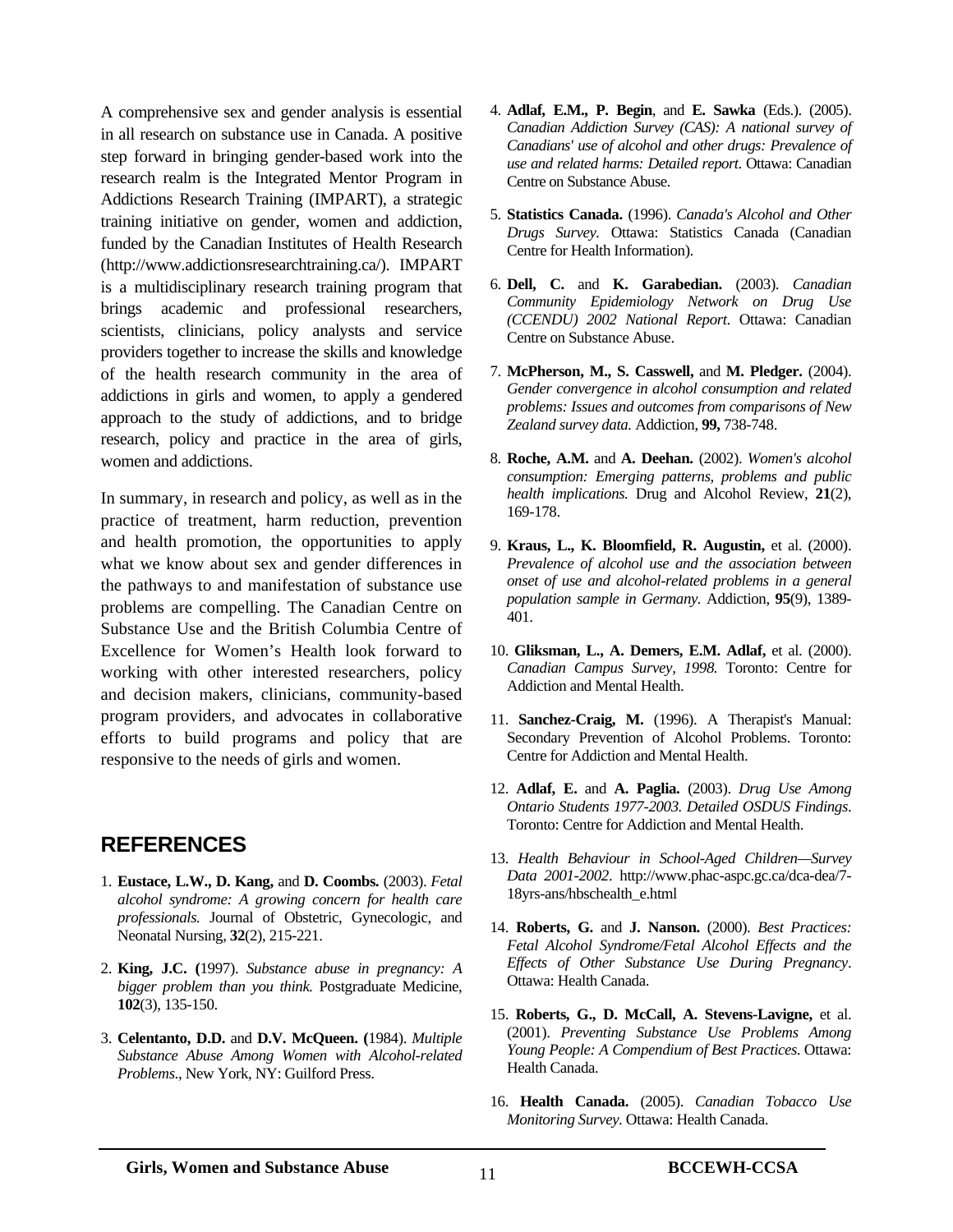- 17. **Patton, D., T. Mackay,** and **B. Broszeit.** (2005). *Alcohol and Other Drug Use by Manitoba Students*. Winnipeg: Addictions Foundation of Manitoba.
- 18. **First Nations Centre.** (2004). *Preliminary Findings of the First Nations Regional Longitudinal Health Survey (RHS) 2002-03 Adult Survey*. Ottawa: Ottawa: National Aboriginal Health Organization.
- 19. **Johnson, J., R.S. Tucker, P.A. Ratner,** et al. (2004). *Socio-demographic correlates of cigarette smoking among high school students: Results from the British Columbia Youth Survey on Smoking and Health.* Canadian Journal of Public Health, **95**(4), 268-271.
- 20. **Reading, J.** and **Y. Allard.** (1999). *Chapter 4: The Tobacco Report*, in *First Nations and Inuit Regional Health Survey*. Ottawa: First Nations and Inuit Regional Health Survey National Steering Committee.
- 21. **Currie, J.C.** (2003). *Manufacturing Addiction: The over-prescription of benzodiazepines and sleeping pills to women in Canada*. Vancouver: British Columbia Centre of Excellence for Women's Health.
- 22. **Gordon, A.** (2001). *Common Questions about Benzodiazepine Risks.* Journal of Addiction and Mental Health, March/April.
- 23. Therapeutics Initiative. (2004). *Use of Benzodiazepines in BC: Is it consistent with recommendations?* University of British Columbia Therapeutics Letter, 54 (November-December), 1-2.
- 24. **Graham, K.** and **D. Vidal-Zeballos.** (1998). *Analyses of use of tranquillizers and sleeping pills across five surveys of the same population (1985-1991): The relationship with gender, age and use of other substances.* Social Science and Medicine, 46(3), 381-395.
- 25. **National Institute on Drug Abuse.** (2005). *Prescription Drugs Abuse and Addiction*. Bethesda, MD: National Institutes of Health.
- 26. **Taylor, S., C. McCracken, K. Wilson,** et al. (1998). *Extent and appropriateness of benzodiazepine usage. Results from an elderly urban community.* British Journal of Psychiatry, 173, 433-8.
- 27. **Anderson, J.F.** and **K.L. McEwan.** (2000). *Utilization of common analgesic and anxiolytic medications by registered First Nations residents of western Canada.* Substance Use & Misuse, 35(4), 601-16.
- 28. **Kandall, S.R.** (1998). *Women and addiction in the United States: 1920 to the Present*. In C.L. Wetherington and A.B. Roman (Eds.), *Drug addiction research and the health of women*. Bethesda, MD: U.S. Department of Health and Human Services, 53-80.
- 29. **Cormier, R., C.A. Dell,** and **N. Poole.** (2001). *Women and Substance Use Problems*, in *Women's Health Surveillance Report*. Ottawa: Health Canada.
- 30. **Poulin, C.** (2002). *Nova Scotia Student Drug Use 2002. Technical Report*. Halifax: Dalhousie University.
- 31. **Vancouver Coastal Health.** (2005). *Western Canada Summit on Methamphetamine: Bringing Together Practitioners, Policy Makers and Researchers. Consensus Panel Report*. Vancouver: Vancouver Coastal Health.
- 32. **Kandall, S.R.** (1998). *Women and addiction in the United States: 1920 to the Present.* In C.L. Wetherington and A.B. Roman (Eds.) *Drug addiction research and the health of women.* Bethesda, MD: U.S. Department of Health and Human Services, 53-80.
- 33. **Drugnet Europe.** (2005). *Male and female drug use: Is the gap narrowing?.* In *Newsletter for the European Monitoring Centre for Drugs and Drug Addiction*, April-June.
- 34. **Wiebe, J.** and **B. Reimer.** (2000). *Profile of Hepatitis C and Injection Drug Use in Canada*. Ottawa: Health Canada.
- 35. **Public Health Agency of Canada.** (2004). *HIV/AIDS Among Women in Canada.* In *HIV/AIDS Epi Update*. Ottawa: PHAC.
- 36. **Public Health Agency of Canada.** (2004). *HIV/AIDS Among Injecting Drug Users in Canada*. In *HIV/AIDS Epi Update*. Ottawa: PHAC.
- 37. **Fillmore, C.** and **C. Dell.** (2005). *Community Mobilization for Women and Girls Who Self-Harm: An Environmental Scan of Manitoba Service Providers*. Winnipeg: Elizabeth Fry Society of Manitoba.
- 38. **Lawrence, S., M. Chau,** and **M. Lennon.** (2004). *Depression, Substance Abuse, and Domestic Violence*. Washington, DC: National Center for Children in Poverty.
- 39. **Silverman, J.G., A. Raj, L.A. Mucci,** et al. (2001). *Dating violence against adolescent girls and associated substance use, unhealthy weight control, sexual risk behaviour, pregnancy, and suicidality.* Journal of the American Medical Association, 286, 572-579.
- 40. **Roberts, G.** and **A. Ogborne.** (1999). *Best Practices: Substance Abuse Treatment and Rehabilitation*. Ottawa: Health Canada, Office of Alcohol, Drugs and Dependency Issues, 92.
- 41. **Boyd, S.C.** (1999). *Mothers and illicit drugs: transcending the myths*. Toronto: University of Toronto Press.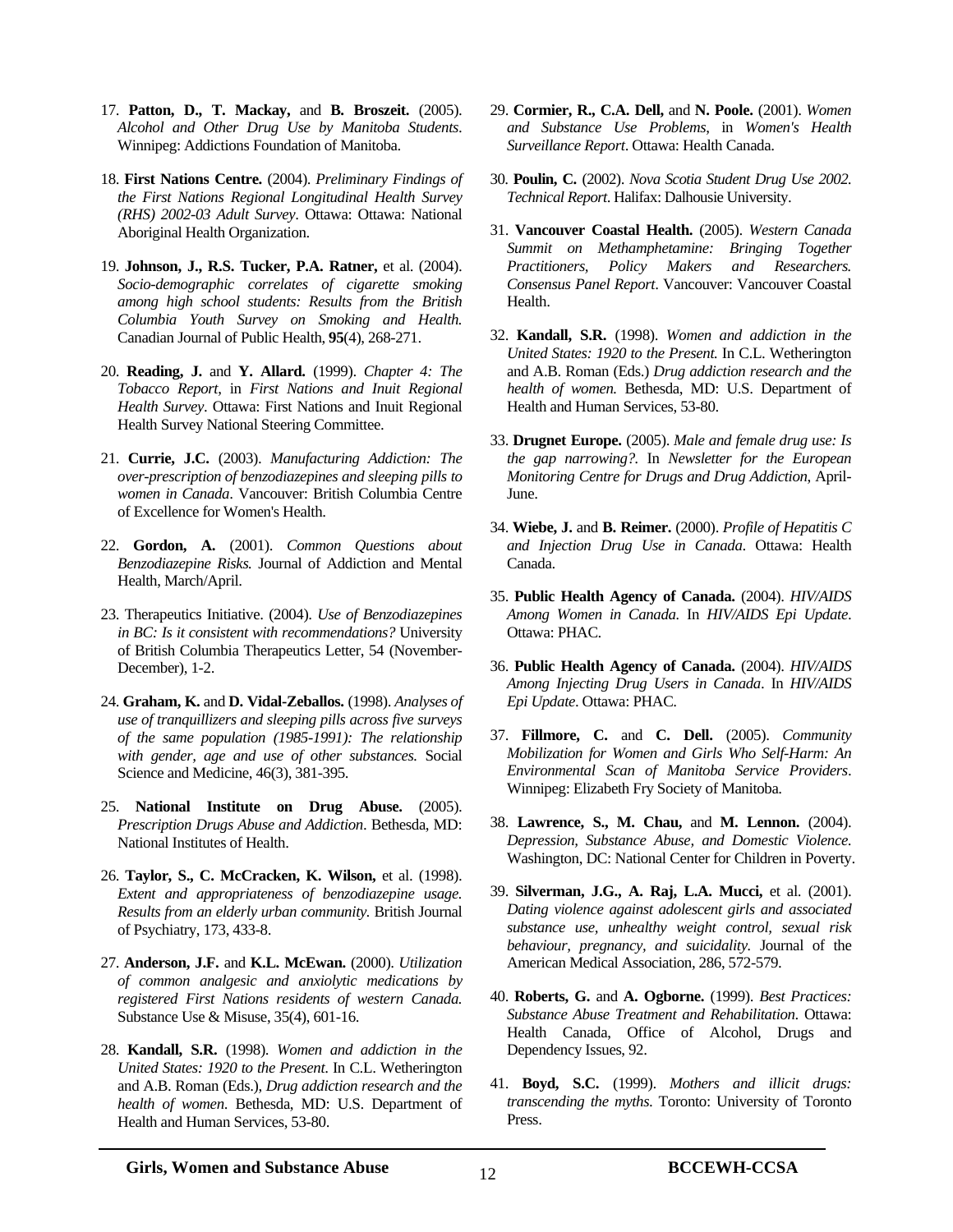- 42. **Boyd, S.C.** (2004). *From Witches to Crack Moms: Women, Drug Law, and Policy*. Durham, NC: Carolina Academic Press.
- 43. **Humphries, D.** (1999). *Crack Mothers: Pregnancy, drugs, and the media*. Columbus, OH: Ohio State University Press.
- 44. **Kilbourne, J.** (1999). *Deadly persuasion: why women and girls must fight the addictive power of advertising.* New York: Simon and Schuster.
- 45. **McCourt, C., D. Paquette, L. Pelletier,** et al. (2005). *Report on Maternal and Child Health in Canada. Making Every Mother and Child Count*. Ottawa: Public Health Agency of Canada.
- 46. **Rutman, D., M. Callahan, A. Lundquist,** et al. (2000). *Substance Use and Pregnancy: Conceiving Women in the Policy Process*. Ottawa: Status of Women Canada: Ottawa, 148.
- 47. **Greaves, L., C. Varcoe, N. Poole,** et al. (2002). *A Motherhood Issue: Discourses on mothering under duress*. Ottawa: Status of Women Canada.
- 48. **Poole, N.** (2003). *Mother and Child Reunion: Preventing Fetal Alcohol Spectrum Disorder by Promoting Women's Health*. Vancouver: British Columbia Centre of Excellence for Women's Health.
- 49. **Greaves, L.** and **N. Poole.** (2004). *Victimized or Validated? Responses to substance-using pregnant women.* Canadian Woman Studies, 24(1), 87-92.
- 50. **Masotti, P., K. Szala-Meneok, P. Selby,** et al. (2003). *Urban FASD interventions: Bridging the cultural gap between Aboriginal women and primary care physicians.* Journal of FAS International, (e 7).
- 51. **Tait, C.L.** (2004). *Fetal Alcohol Syndrome and Fetal Alcohol Effects: the 'Making' of a Canadian Aboriginal Health and Social Problem*. Montreal: McGill University, unpublished Ph.D. dissertation.
- 52. **Armstrong, E.M.** (2003). *Conceiving Risk, Bearing Responsibility: Fetal Alcohol Syndrome and the Diagnosis of Moral Disorder*. Baltimore, MD: The Johns Hopkins University Press.
- 53. **Gomez, L.E.** (1997). *Misconceiving Mothers: Legislators, prosecutors, and the politics of prenatal drug exposure*. Philadelphia, PA: Temple University Press.
- 54. **Salmon, A.** (2005). *Beyond guilt, shame, and blame to compassion, respect, and empowerment: young Aboriginal mothers and the First Nations and Inuit Fetal Alcohol Syndrome/Fetal Alcohol Effects Initiative*.

Vancouver: University of British Columbia, unpublished Ph.D. dissertation.

- 55. **National Center on Addiction and Substance Abuse.**  (2003). *The Formative Years: Pathways to Substance Abuse Among Girls and Young Women Ages 8-22*. New York: CASA.
- 56. **United Nations Office on Drugs and Crime.** (2004). *Substance Abuse Treatment and Care for Women: Case Studies and Lessons Learned.* In *Drug Abuse Treatment Toolkit*. Vienna: UNODC.
- 57. **Jerrigan, D.H.** (2001). *Global Status Report: Alcohol and Young People*. Geneva: World Health Organization.
- 58. **Public Health Agency of Canada.** (2004). *HIV/AIDS Among Aboriginal people in Canada: A Continuing Concern.* In *HIV/AIDS Epi Update*. Ottawa: PHAC.
- 59. **National Institute on Alcohol Abuse and Alcoholism.**  (1999). *Are Women more Vulnerable to Alcohol's Effects?* Alcohol Alert, 46 (December).
- 60. **National Institute on Alcohol Abuse and Alcoholism.**  (2003). *Alcohol: A Women's Health Issue*. Rockville, MD: National Institute on Alcohol Abuse and Alcoholism.
- 61. **Poole, N.** (2003). *Aurora Centre Annual Newsletter on 2002 Activities and Evaluation Results*. Vancouver: Aurora Centre, BC Women's Hospital.
- 62. **Emanuele, M.A., F. Wezeman,** and **N.V. Emanuele.**  (2003). *Alcohol's Effects on Female Reproductive Function.* Alcohol Research & Health: The Journal of the National Institute on Alcohol Abuse and Alcoholism, 26(4), 274-281.
- 63. **Health Canada.** (1999). *Deaths in Canada due to smoking*. Ottawa: Health Canada
- 64. **Makomaski Illings, E.M.** and **M.J. Kaiserman.** (1998). *Mortality attributable to tobacco use in Canada and its regions.* Canadian Journal of Public Health, 95(1), 45-49.
- 65. **U.S. Department of Health and Human Services.**  (2001). *Women and Smoking: A Report of the Surgeon General*. Rockville, MD: U.S. Department of Health and Human Services.
- 66. **British Medical Association.** (2004). *Smoking and reproductive life: The impact of smoking on sexual, reproductive and child health*. http://www.globalink.org/
- 67. **Ashton, C.H.** (2002). *Benzodiazepines: How they work and how to withdraw*. Newcastle, UK: University of Newcastle.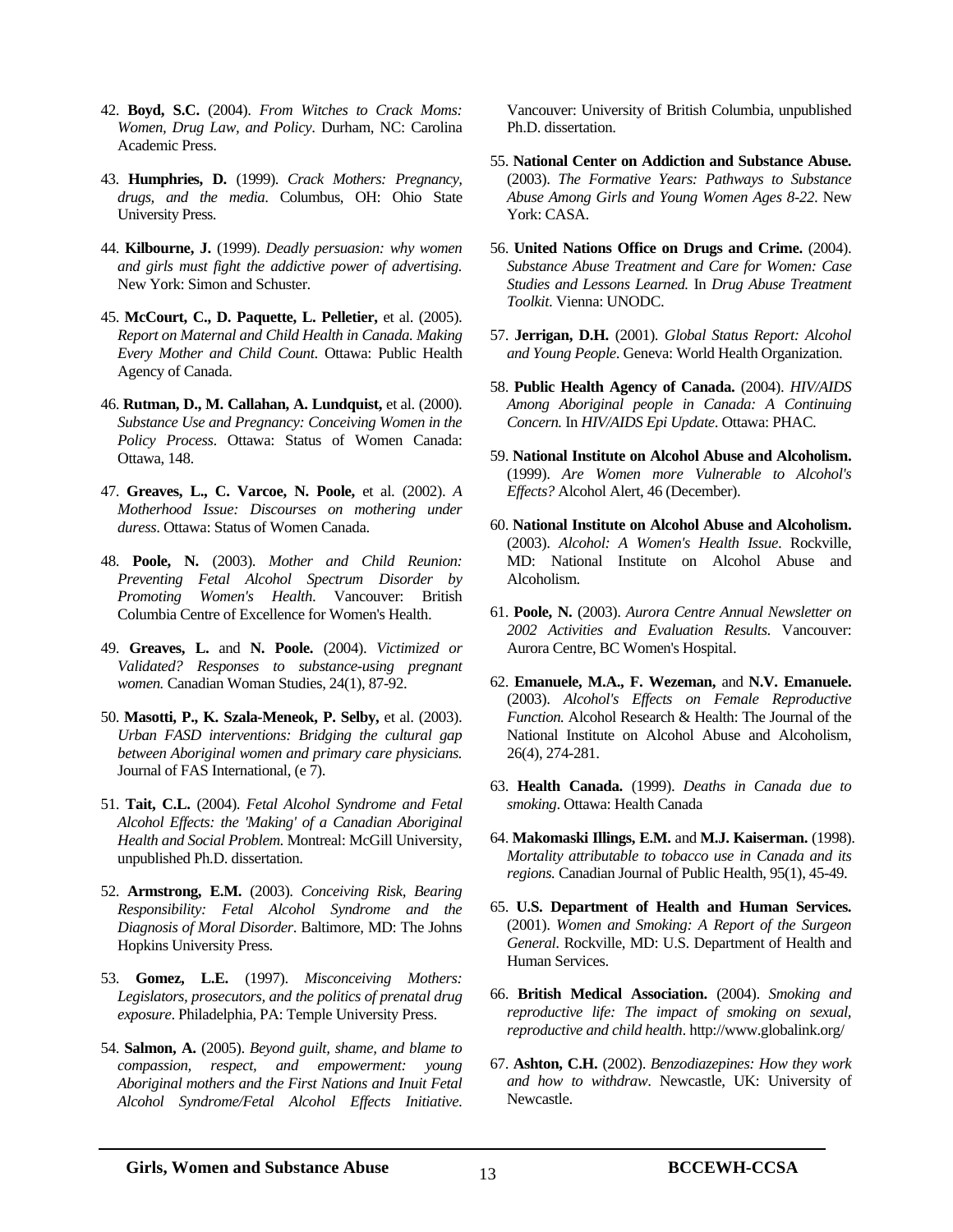- 68. **Liechti, M.E., A. Gamma,** and **F.X. Vollenweider.**  (2001). *Gender differences in the subjective effects of MDMA.* Psychopharmacology, **154**(2), 161-168.
- 69. **Riley, D.** (2004). *Harm Reduction for High Risk Groups: Youth, Persons Involved with the Criminal Justice System, Aboriginal People, the Dually Disordered and Homeless Women*. Unpublished background document cited in *Supervised Injection Facilities FAQs*. Ottawa: Canadian Centre on Substance Abuse,.
- 70. **Public Health Agency of Canada.** (2004). *HIV/AIDS Among Injecting Drug Users in Canada*. In *HIV/AIDS Epi Update*. Ottawa: PHAC.
- 71. **Tortu, S., M. Beardsley, S. Deren,** et al. (2000). *HIV infection and patterns of risk among women drug injectors and crack users in low and high sero-prevalence sites.* AIDS Care, 12(1), 65-76.
- 72. **Spittal, P., K. Craib, E. Wood,** et al. (2002). *Risk factors for elevated HIV incidence rates among female injection drug users in Vancouver.* CMAJ, 166(7), 894-9.
- 73. **Craib, K.J., P.M. Spittal, E. Wood,** et al. (2003). *Risk factors for elevated HIV incidence among Aboriginal injection drug users in Vancouver.* CMAJ, 168(1), 19-24.
- 74. **Barlow, K.J.** (2003). *Examining HIV/AIDS Among the Aboriginal Population in Canada in the Post-Residential School Era*, in *Aboriginal Healing Foundation Research Series*. Ottawa: Aboriginal Healing Foundation.
- 75. **Poole, N., T. Horne, L. Greaves**, et al. (2004). *Windows of Opportunity: A statistical profile of substance use among women in their childbearing years in Alberta*. 2004, Alberta Alcohol and Drug Abuse Commission: Edmonton, AB.
- 76. **Muhajarine, N., C. D'Arcy,** and **L. Edouard.** (1997). *Prevalence and predictors of health risk behaviours during early pregnancy: Saskatoon pregnancy and health study.* Canadian Journal of Public Health, 88(6), 375-379.
- 77. **Poole, N.** (2000). *Evaluation Report of the Sheway Project for High Risk Pregnant and Parenting Women*. Vancouver: British Columbia Centre of Excellence for Women's Health.
- 78. **Pepler, D.J., T.E. Moore, M. Motz,** et al. (2002). *Breaking the Cycle. A Chance for New Beginnings. 1995- 2000 Evaluation Report*. Toronto: Breaking the Cycle.
- 79. **Tait, C.L.** (2000). *A Study of the Service Needs of Pregnant Addicted Women in Manitoba*. Winnipeg: Prairie Women's Health Centre of Excellence.
- 80. **Tait, C.L.** (2003). *Fetal Alcohol Syndrome Among Aboriginal People in Canada: Review and Analysis of the*

*Intergenerational Links to Residential Schools*. Ottawa: Aboriginal Healing Foundation.

- 81. **Poole, N.** and **B. Isaac.** (2001). *Apprehensions: Barriers to Treatment for Substance-Using Mothers*. Vancouver: British Columbia Centre of Excellence for Women's Health.
- 82. **Stein, J.A., M. Burden Leslie**, and **A. Nyamathi**. (2002). *Relative contributions of parent substance use and childhood maltreatment to chronic homeless women: Mediating roles of self-esteem and abuse in adulthood.* Child Abuse & Neglect, 26(10), 1011-1027.
- 83. **Roberts, A.C., R.H. Nishimoto,** and **R.S. Kirk**. (2003). *Cocaine abusing women who report sexual abuse: implications for treatment.* Journal of Social Work Practice in the Addictions, 3(1), 5-24.
- 84. **Back, S.E., S.C. Sonne, T. Killeen,** et al. (2003). *Comparative profiles of women with PTSD and comorbid cocaine or alcohol dependence.* American Journal of Drug and Alcohol Abuse, 29(1), 169-189.
- 85. **Najavits, L.M., R. Runkel, C. Neuner,** et al. (2003). *Rates and symptoms of PTSD among cocaine-dependent patients.* Journal of Studies on Alcohol, 64(5), 601-606.
- 86. **Najavits, L.M., J. Sonn, M. Walsh,** et al. (2004). *Domestic violence in women with PTSD and substance abuse.* Psychology of Addictive Behaviors, **29**(4), 707- 715.
- 87. **Coker, A.L., K.E. Davis, I. Arias,** et al. (2002). *Physical and mental health effects of intimate partner violence for men and women.* American Journal of Preventative Medicine, 23(4), 260-268.
- 88. **Logan, T.K.,** et al. (2003). *Victimization and substance abuse among women: contributing factors, interventions and implications.* Review of General Psychology, 6(4), 325-397.
- 89. **Salomon, A.,** et al. (2002). *The relationship between intimate partner violence and the use of addictive substances in poor and homeless single mothers.* Violence Against Women, 8(7), 785-815.
- 90. **Fillmore, C.** and **C. Dell.** (2000). *Prairie Women, Violence and Self Harm*. Winnipeg: The Elizabeth Fry Society of Manitoba.
- 91. **Ullman, S.E.** and **L.R. Brecklin.** (2003). *Sexual assault history and health-related outcomes in a national sample of women.* Psychology of Women Quarterly, 27(1), 46-57.
- 92. **Beavon, D.** and **M. Cooke.** (2003). *An Application of the United Nations Human Development Index to Registered Indians in Canada*. In J.P. White, D. Beavon,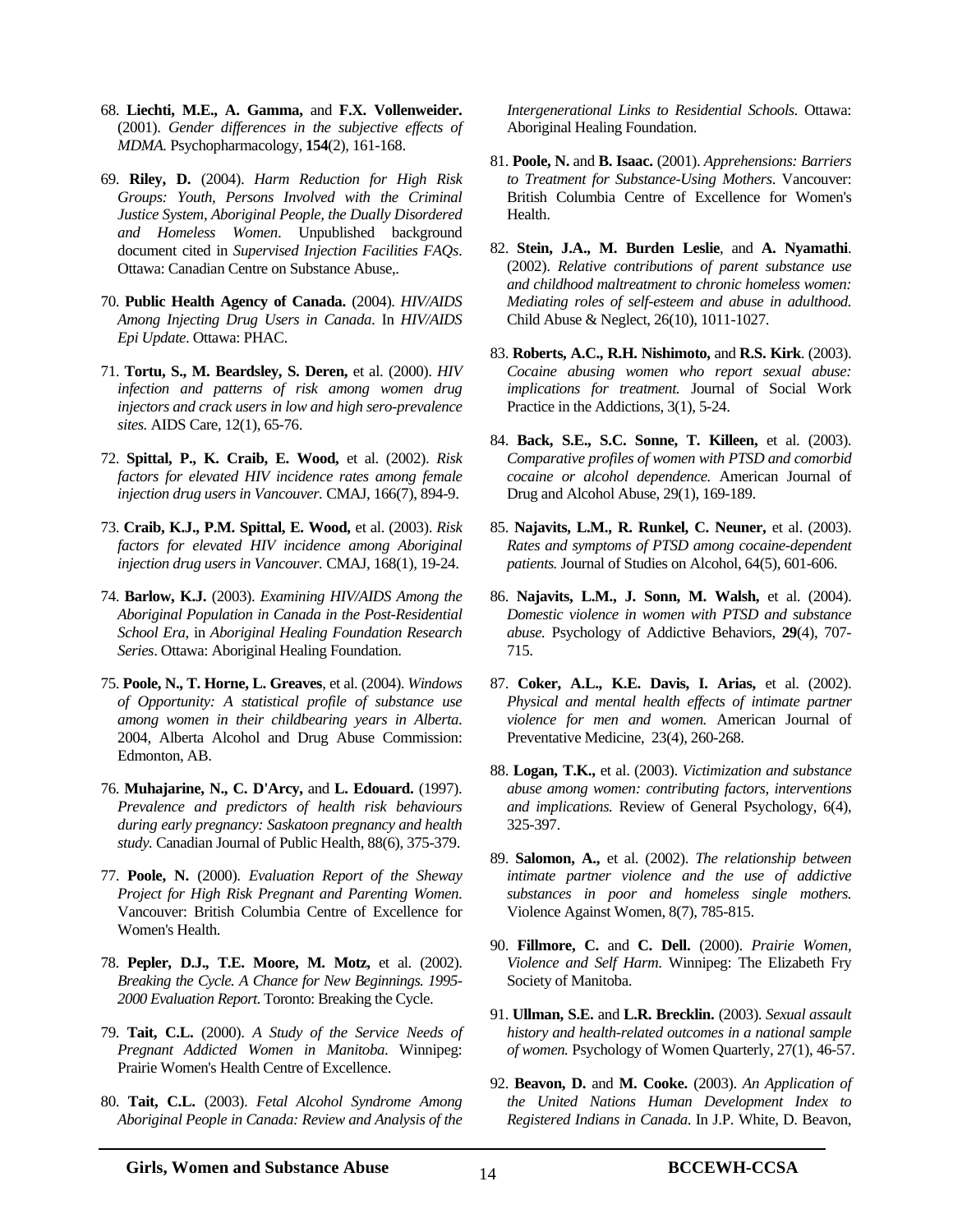and P. Maxim (Eds.). *Aboriginal Conditions: The Research Foundations for Public Policy*. Vancouver: University of British Columbia Press.

- 93. **White, J.P., P. Maxim,** and **D. Beavon.** (2003). *Aboriginal Conditions: The Research Foundations for Public Policy*. Vancouver: University of British Columbia Press. 290.
- 94. **Health Canada.** (1999). *The Health of Aboriginal Women*. Ottawa: Health Canada.
- 95. **Harris, M.** and **R. Fallot, D.** (2001). *Using Trauma Theory to Design Service Systems*. San Francisco, CA: Jossey Bass.
- 96. **Heibert-Murphy, D.,** and **Woytkiw, L.** (2000). *A model for working with women dealing with child sexual abuse and addictions: The Laurel Centre, Winnipeg, Manitoba, Canada.* Journal of Substance Abuse Treatment, 18, 387-394.
- 97. **Poole, N.** (2004). *Working with women concurrently on substance use, experience of trauma and mental health issues.* Visions: BC's Mental Health and Addictions Journal, **2**(1) (Winter), 29-30.
- 98. **Moses, D.J., N. Huntington,** and **B. D'Ambrosio.**  (2004). *Developing Integrated Services for Women with Co-Occurring Disorders and Trauma Histories: Lessons from the SAMSHA Women with Alcohol, Drug Abuse and Mental Health Disorders who have Histories of Violence Study*. Washington, DC: National Center on Family Homelessness.